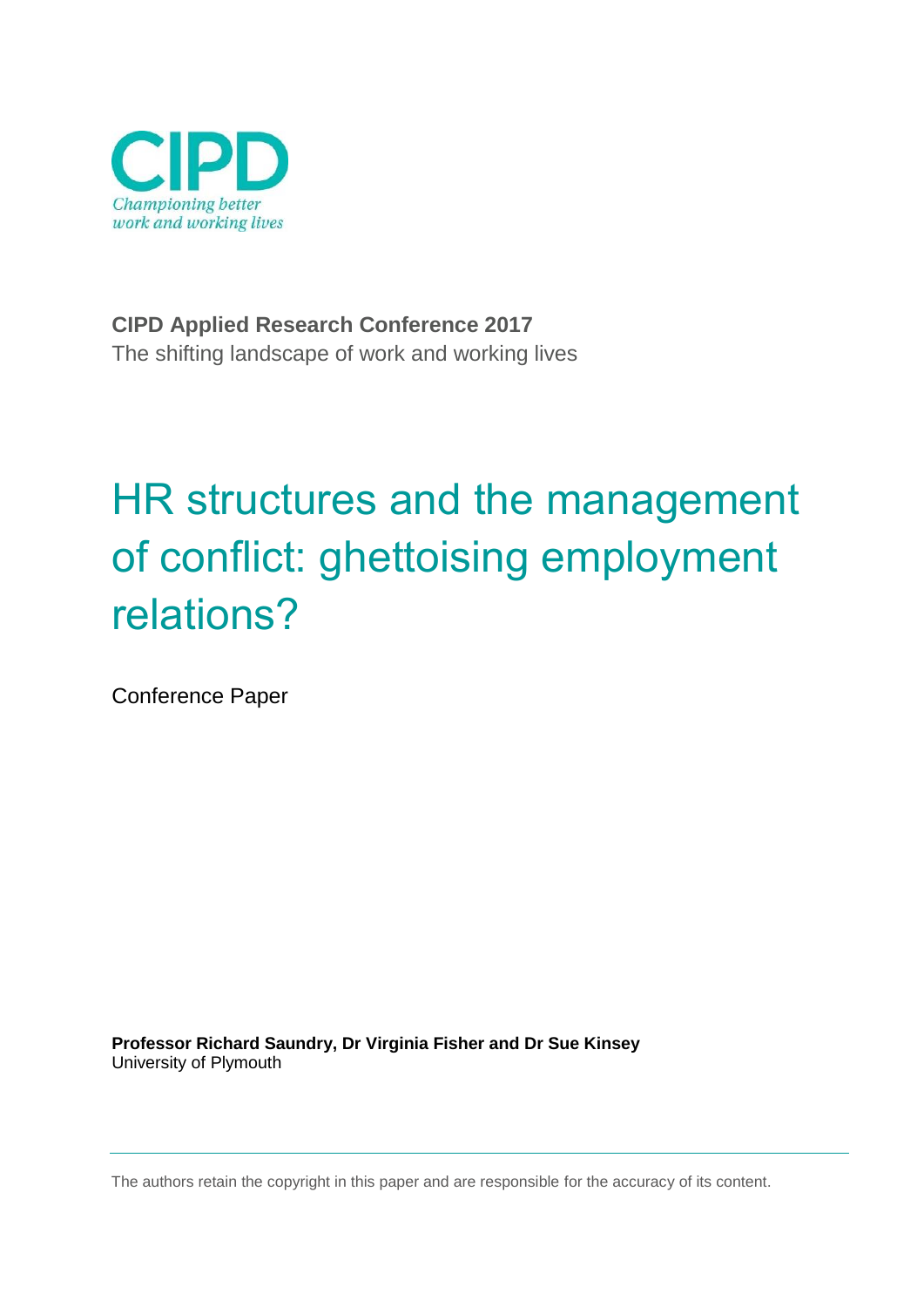### CIPD Applied Research Conference 2017

## HR structures and the management of conflict: ghettoising employment relations?

Professor Richard Saundry, Dr Virginia Fisher and Dr Sue Kinsey University of Plymouth

#### **Summary**

Conflict management and employment relations lay at the heart of the foundation of the HR profession. In 1931, the Institute of Labour Management, a forerunner of the CIPD, was set up *'to assist in the management of recruitment, discipline, dismissal and industrial relations at plant level amongst unionised male workers'* (CIPD 2017). Although these issues still represent a major part of HR work, recent research questions the extent to which the management of conflict remains a central component of either HR or organisational strategy (Saundry et al 2016). This paper draws on Acas-funded research to explore the relationship between the approaches adopted by HR practitioners to workplace conflict and the organisational structures they inhabit. It argues that conflict management is increasingly seen as a transactional and peripheral activity. This not only threatens to inhibit informal and creative approaches to conflict resolution but also points to a progressive marginalisation of employment relations.

#### Strategic HRM and the management of conflict

The regulation of the employment relationship was traditionally a core part of the HR function and invariably involved active intervention in individual employment disputes. Crucial to this was a perception of HR practitioners as honest brokers who could adopt a neutral role and ensure fairness and equity (Harris et al 2002). As Jones and Saundry (2012) have argued, this potentially helped them to win trust and promote conflict resolution. However, the advent of human resource management (HRM) in the 1980s signalled a new unitarist orientation for the function, more closely associated with business performance. Critics have suggested that, consequently, the role of the HR function as a mediator between workers and management slipped down, if not entirely off, the organisational agenda (Keenov 1990, Legge 1989).

In recent years, the alignment between HR activity and organisational imperatives has become even clearer through the emergence of the 'strategic business partner' (Wright 2008, Pritchard 2010, Keegan and Francis 2010). Although the nature of business partnering is widely debated, it has been enthusiastically embraced by HR practitioners as a means of securing greater legitimacy and organisational influence (Kulik and Perry 2008). It is based on the central premise that HR should concern itself with 'value-adding' activities, 'embedding' itself in the business, working closely with line managers to execute strategy (Ulrich 1997). Administrative and transactional activities, which were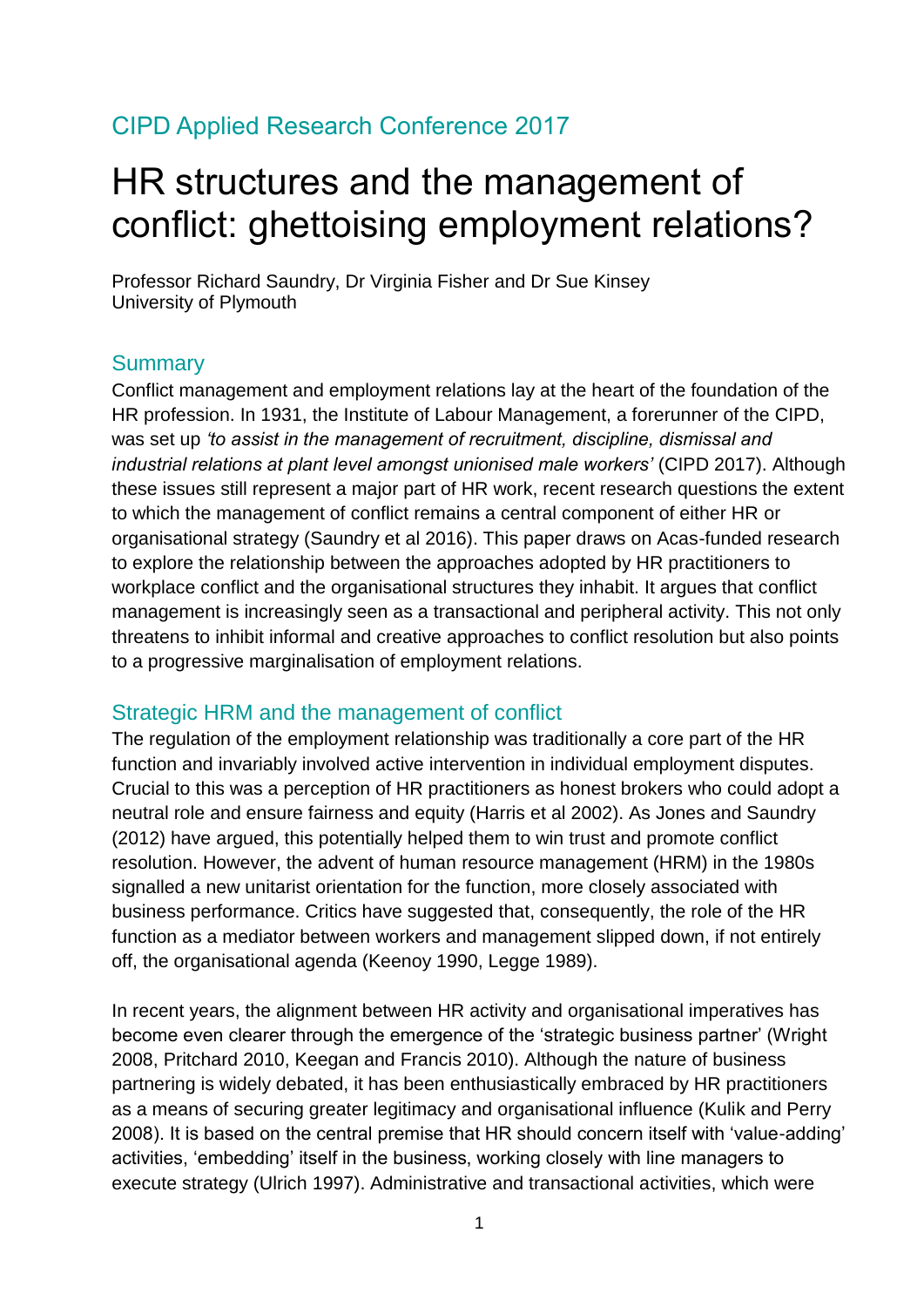previously undertaken by HR practitioners, should instead be devolved to line managers, outsourced or located in shared-service centres.

It has been argued that the emphasis on strategic partnering makes it difficult for HR practitioners to sustain employee-centred approaches (Hope-Hailey et al 2005, Francis and Keegan 2006, Harris 2007). Accordingly, it would seem unlikely that conflict resolution would be seen as having 'added value'. However, the role of HR business partners (HRBPs) and what they consider to be strategic may vary because of local, contextual factors and demands. For example, Roche and Teague (2012) found evidence of employment relations issues including pay design, restructuring and even union negotiations being part of the remit of HRBPs. Moreover, Ulrich and Brockbank (2005) argue that partnership is a broader concept that extends well beyond the idea of dedicated HRBPs and potentially incorporates championing and/or advocating the interests of employees.

Whether conflict management is seen as a strategic or transactional activity is an important question. Research has suggested that early and effective resolution of conflict is much more likely in workplaces in which HR practitioners work in close partnership with line managers and where the management of conflict is linked to wider organisational goals of employee engagement and productivity (Jones and Saundry 2012, Saundry et al 2016). However, although more HR practitioners still spend time dealing with discipline and grievance than with any other issue (van Wanrooy et al 2013), the evidence to date suggests that conflict management is not a priority for most UK organisations (Saundry and Wibberley 2014, Saundry et al 2016).

#### The research – the ghettoisation of employment relations?

To examine this issue in greater detail, we conducted a total of 31 semi-structured interviews with HR practitioners, drawn from a wide range of different organisational contexts and representing varied levels of seniority. In doing so we explored: the importance placed by practitioners on conflict management; the place of conflict management and employment relations within the HR function; and the extent of employment relations' skills and knowledge.

#### 'Just day-to-day stuff'

The management of conflict was overwhelmingly seen by respondents in our sample as a transactional activity. It was striking that, time and again, respondents, even those intimately involved in dealing with complex conflict management issues, referred to this work as 'day-to-day':

*'…the HR advisers are dealing with all the day-to-day operational work and advising the managers on how to deal with any difficulties within their teams…'* 

*'I'm more day-to-day, I do the payroll, the recruitment, disciplinary and grievances, the general welfare of the staff, support and guidance to heads of department…'*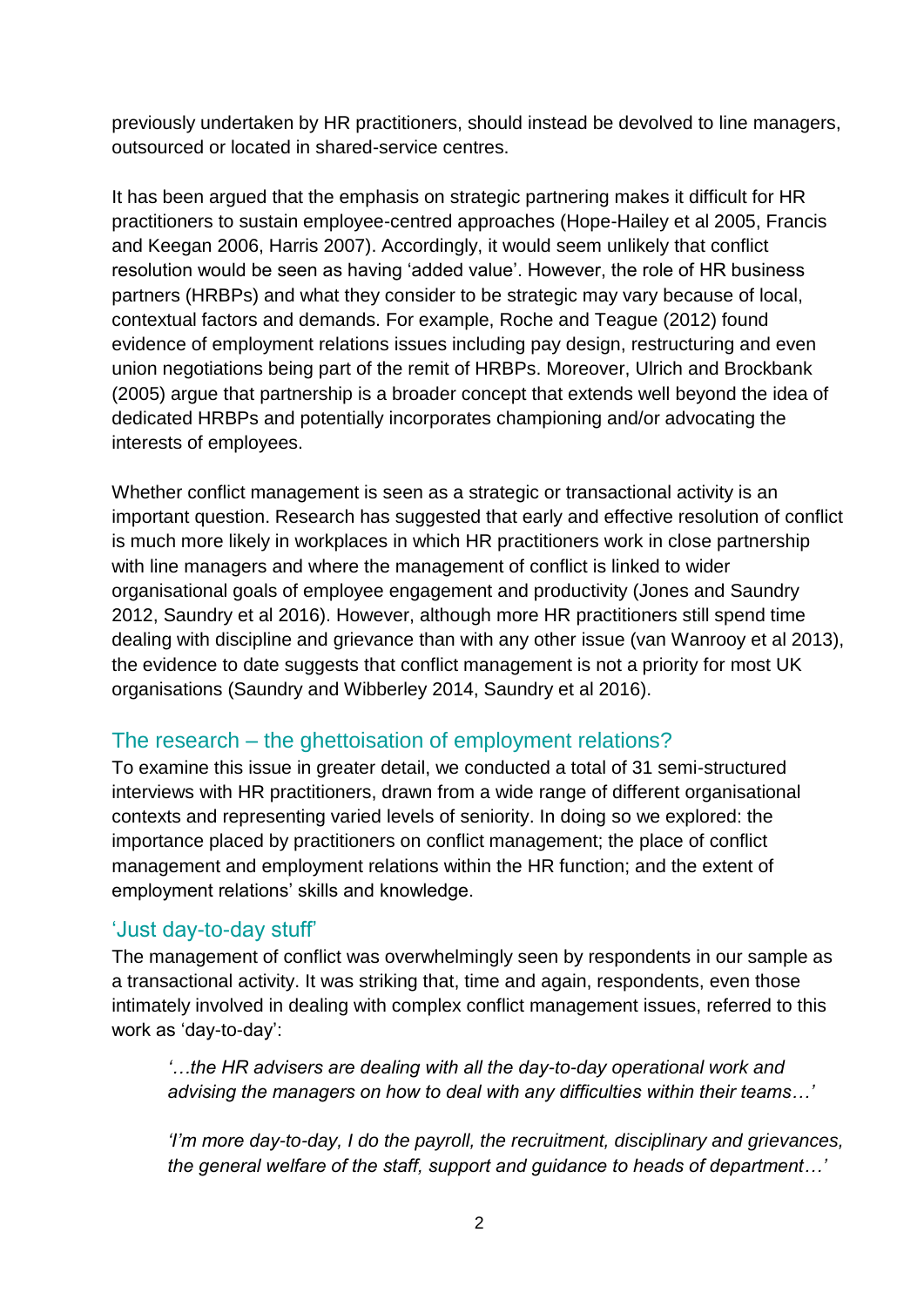One respondent explained that 'day-to-day operational work' comprised:

*'probation, performance management, grievances, if there's any grievances within the team, and also disciplinary, any disciplinary issues….'*

Another HR practitioner included bullying and harassment as an issue they would deal with *'as a matter of course'* as part of their *'day-to-day work'*. While descriptions of the detail of conflict management appeared to suggest that it was often multi-faceted and relational, respondents tended to focus on aspects related to policy development, procedural adherence and legal compliance:

*'…a bit like the HR police, cleaning up after people and telling people they can't do things or telling people they should be doing things.'*

There was little evidence that conflict management was either a formal part of organisational strategy or seen as a strategic issue for HR. To a certain degree this reflected the way that most practitioners conceptualised conflict in terms of disciplinary issues and employee grievances. It was rare for respondents to make any link between conflict and wider issues of performance and productivity. At best conflict management was seen as a by-product of broader projects relating to change management and restructuring, rather than being a priority in itself. For example, an HR practitioner in a medium-sized private organisation, when asked whether managing conflict was a strategic issue, replied:

*'I suppose it is and it isn't. It's sort of a transactional day job kind of role. It's going to be there, it's part of our role, but it's not being translated into a strategic aim. I'm more strategic about our projects and how we're trying to add to the value.'*

In contrast, in smaller organisations with more generalist HR functions, the management of conflict was a core concern. However, even here there was an ambition to be more 'strategic', which was associated with a move away from what one respondent described as *'tissues and issues'*.

#### In the ghetto…

The sense of conflict management as a low value-added activity was also reflected in its place within HR structures. Where organisations had attempted to develop more strategic models of HR, conflict management was the preserve of either HR advisers or employment relations specialists. They not only tended to be located centrally, rather than embedded into operational units, but these posts were also typically associated with lower status, pay and influence. Moreover, there was a clear separation between employment relations (perceived as operational and transactional) and the more strategic work of HRBPs, who typically refused to stray into employment relations' territory.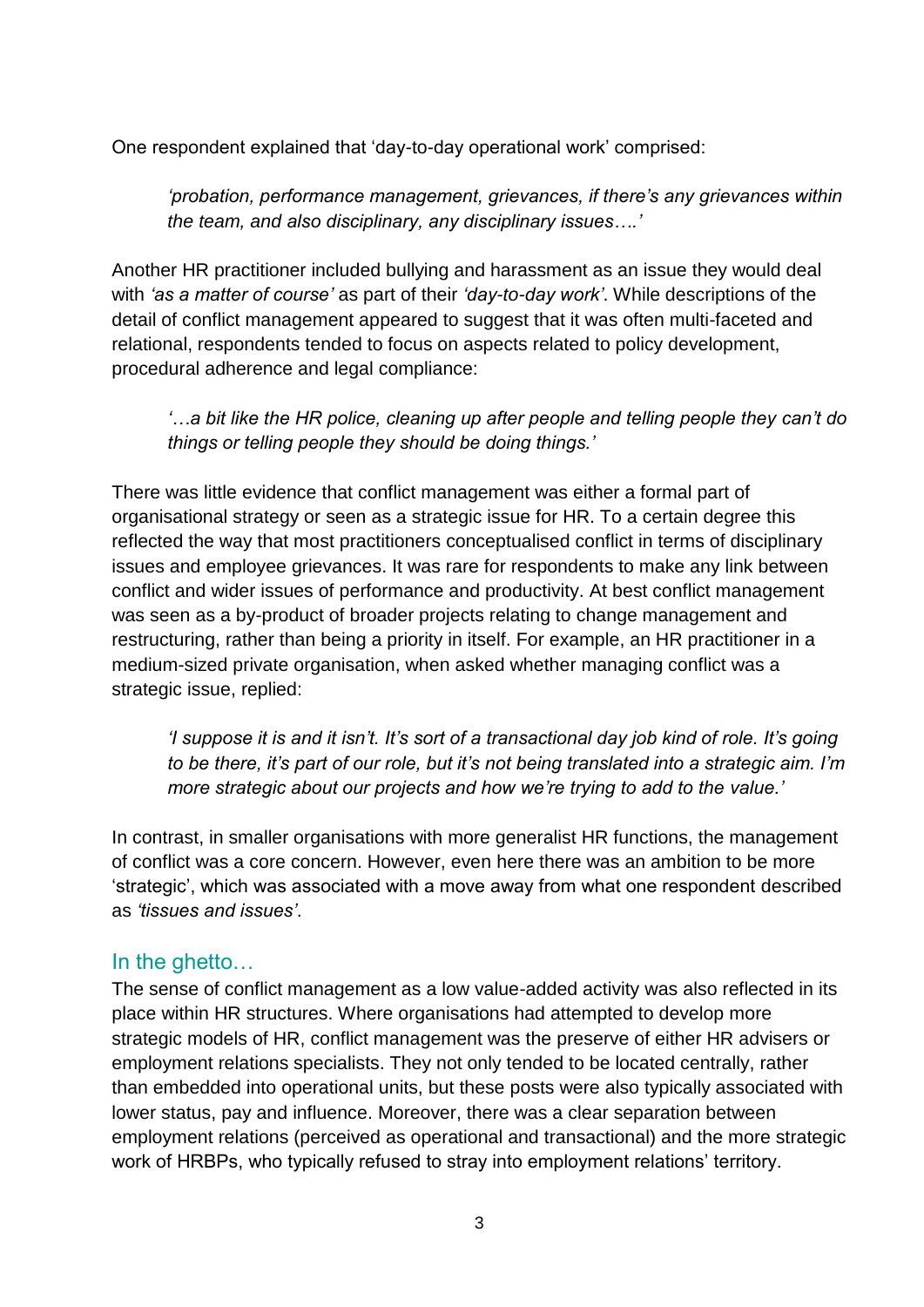In one organisation, HRBPs and HR advisers had worked very closely together with both contributing to conflict management and resolution. However, it was felt that HRBPs were being 'dragged in' to operational issues and so the two were separated, with business partners relocated to sit within operational units:

*'…for the HR advisers, we do all the day-to-day operational work … under the previous structure, it was thought that the HR business partners were picking up quite a lot of the operational work. … Under the new structure we're going to try to move away from that, so they're solely just dealing with the strategic elements.'* 

There were mixed views as to whether the distinction between employment relations specialists and HRBPs hindered or facilitated conflict resolution. Some respondents felt that this demarcation worked relatively well:

*'Senior managers know the HRBPs pretty well as they sit on their leadership team meetings. So if they've got a staff conflict issue they might just say to the HRBP, actually I've got this problem and the HRBP would say that the best person to speak to is me and I'll allocate it to one of my team and they'll get in touch to give advice. So the HRBPs don't get involved in advising on individual conflict issues. We respect each other's expertise; it's quite healthy and works well.'*

Others were less sure. They argued that business partners were in a position to adopt an overview of HR issues within a particular area, and therefore arguably best placed to identify and address the early signs of conflict. However, they did not see managing conflict as a priority and instead saw these issues as the domain of either the employment relations specialist or the line manager. At best, conflict management was a consequence of, but not part of, strategic considerations. It therefore spun out of, and was secondary to, the overarching role of the business partner. The following quote explains the process in terms of business partners acting in a commissioning role:

*'The HRBPs are the strategic commissioning individuals in HR … they act in that strategic space commissioning these operational services. Then there's the business as usual, which we all just get along with in our specialist teams. So discipline cases, grievances, conflict, bullying and harassment and we'd deal with that as a matter of course as part of our day-to-day work.'*

There are two key issues encapsulated in this quote. First, employment relations specialists themselves see their work as business as usual and as a lower order of importance than the work of business partners. Second, employee relations' considerations emerge at a late, and in some cases, the last stage of HR strategic processes, making early resolution more difficult.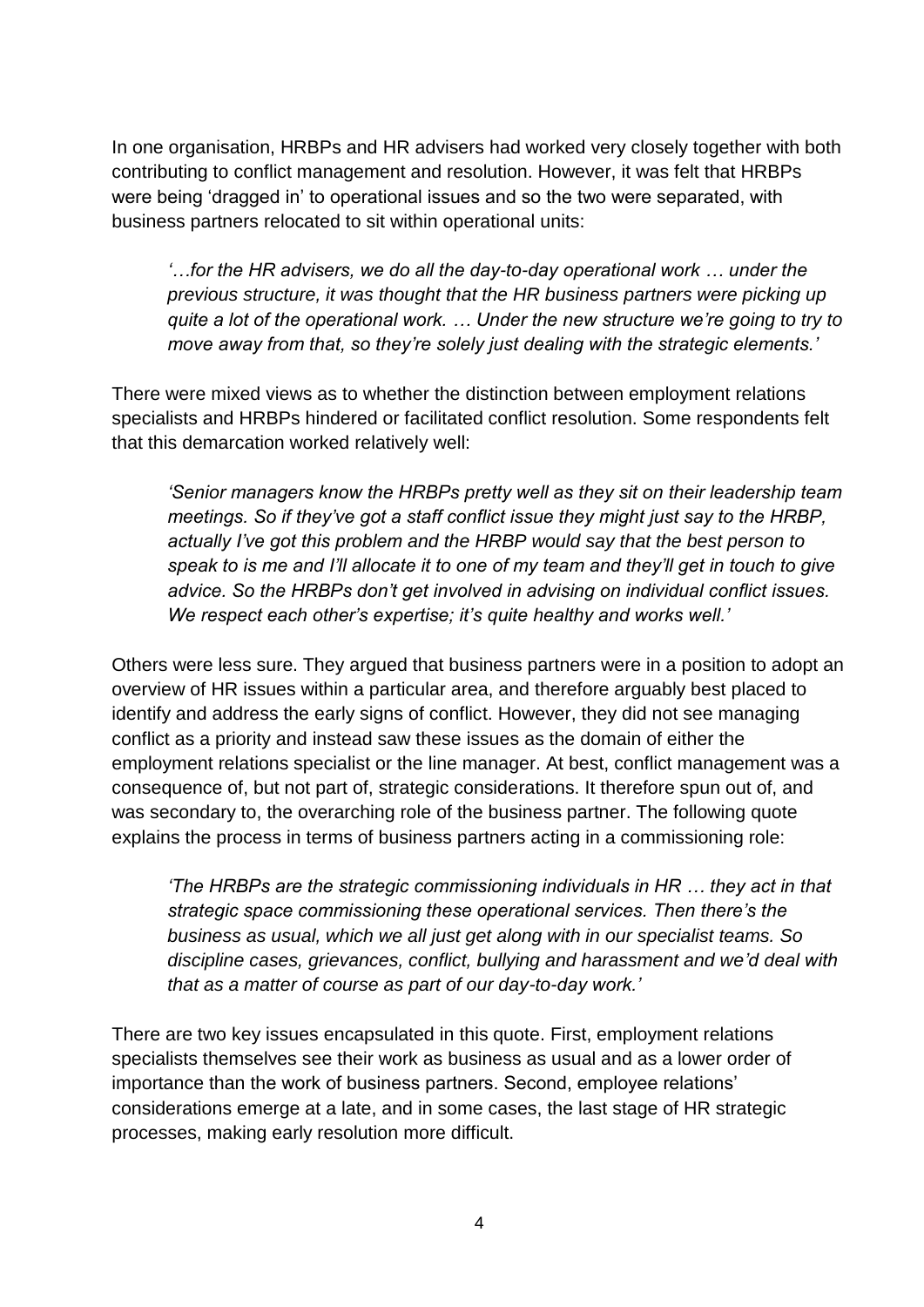#### An endangered species?

The way in which respondents perceived conflict management and employment relations raises important concerns about the future of these disciplines as core components of the HR skillset. They were not only associated with 'old school HR', but were seen as irrelevant to aspiring HR practitioners with ambitions to develop into strategic partners. In short, specialising in employment relations was not seen as a path to career success.

Paradoxically, a byproduct of the marginalisation of employment relations was a perceived shortage of high-level skills and expertise. One respondent explained that it was very difficult to recruit staff in these areas:

*'…actually getting somebody with really good, broad experience in dealing with these sorts of issues, they're rare people…. People who deal with trade unions today are very rare.'*

In addition, experienced HR practitioners, including HRBPs, were reluctant to take on, or move into, 'relations'. Instead, organisations tended to concentrate their employment relations expertise into dedicated teams. This specialisation prevented the development and dissemination of knowledge and also made it difficult for organisations to respond to conflict in an agile and creative manner. Any issues that fell into the category of employment relations were unlikely to be addressed and resolved at an early point. For example, one respondent working in a large organisation explained that a difficult grievance situation *'would go to a regional manager, or it would go to a site manager, or it would come to a business partner'*, but this would then be quickly passed on to centralised employment relations (ER) staff:

*'So the expertise was very much firmly within one location in [location], but consequently the rest of the HR community weren't developing that expertise. So the problem was the rest of the HR community rather than ER…. Not because, I think they were passing the buck because HR haven't got the technical expertise in ER … my view was, was that increasingly ER was cleaning up HR's crap.'*

There was a particular problem finding HR practitioners with knowledge of trade unions and collective employment relations. Even in unionised organisations, where such expertise was seen as necessary, it still lay outside the mainstream concerns of strategic  $HR<sup>1</sup>$ 

*'We do have one individual who, can't remember what the job title is, but he liaises with the unions…'* 

#### Conclusions and implications

While it has been suggested previously that the management of conflict is not on the strategic agenda of UK organisations, this research confirms that it is also increasingly ghettoised within the HR function. What is perhaps more alarming is that this also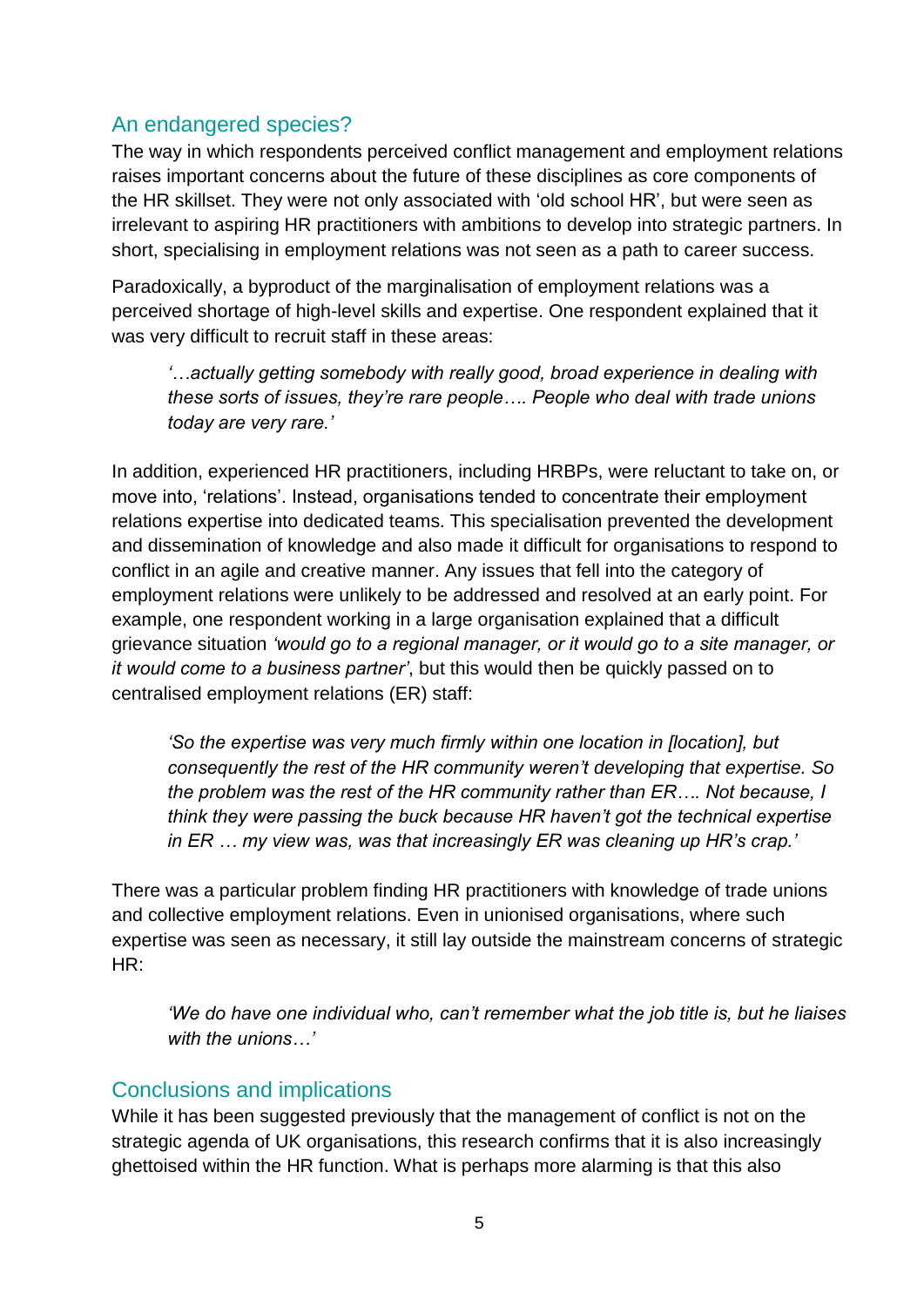appears to apply to employment relations in general. These issues, once the core concerns of the HR profession, do not form part of the strategic armoury of the contemporary HR practitioner. Furthermore, conflict management and employment relations are seen as counter-aspirational.

Of course it could be argued that what one of our respondents dubbed 'old school HR' has become redundant as the collective regulation of employment has been progressively eroded. However, we believe that the ghettoisation of employment relations has a number of far-reaching implications for HR practitioners and the organisations they work in. First, the relegation of conflict management to a second-order activity means that responses to conflict are inevitably reactive, late and focused on the management of risk. Second, the inability to manage conflict effectively threatens to have a negative impact on trust, engagement and well-being with damaging consequences for organisational productivity. Third, organisations will find it difficult to either understand or promote 'good work' if employment relations is viewed as transactional. Finally, there is a danger that organisations will lack necessary expertise if the changing political context triggers a return to more collective employment relations.

In short, we contend that employment relations knowledge and skills are being side-lined and eroded just at the time when it needs to be at the centre of the CIPD's mission to ensure 'better work and working lives'. To counter this, HR practitioners, particularly those entering the profession, need to be encouraged to rediscover the importance of the employment relationship. Management educators also have a key part to play in this by encouraging more critical approaches to the teaching of HRM and also by placing employment relations at the core of their provision. However, the CIPD itself must lead the way by challenging the denigration of employment relations as a transactional activity.

#### References

- CIPD. (2017) *Our History*. London: Chartered Institute of Personnel and Development. Available at: [www.cipd.co.uk/about/who-we-are/history](http://www.cipd.co.uk/about/who-we-are/history) [Accessed 30 March 2017].
- FRANCIS, H. and KEEGAN, A. (2006) The changing face of HRM: in search of balance. *Human Resource Management Journal*. Vol 16, No 3. pp231–49.
- HARRIS, L. (2007) The changing nature of the human resource function in UK local government and its role as employee champion. *Employee Relations*. Vol 30, No 1. pp34–47.
- HARRIS, L., DOUGHTY, D. and KIRK, S. (2002) The devolution of HR responsibilities perspectives from the UK's public sector. *Journal of European Industrial Training*. Vol 26, No 5. pp218–29.
- HOPE-HAILEY, V., TRUSS, C. and FARNDALE, E. (2005) The HR department's role in organizational performance. *Human Resource Management Journal.* Vol 15, No 3. pp49–66.